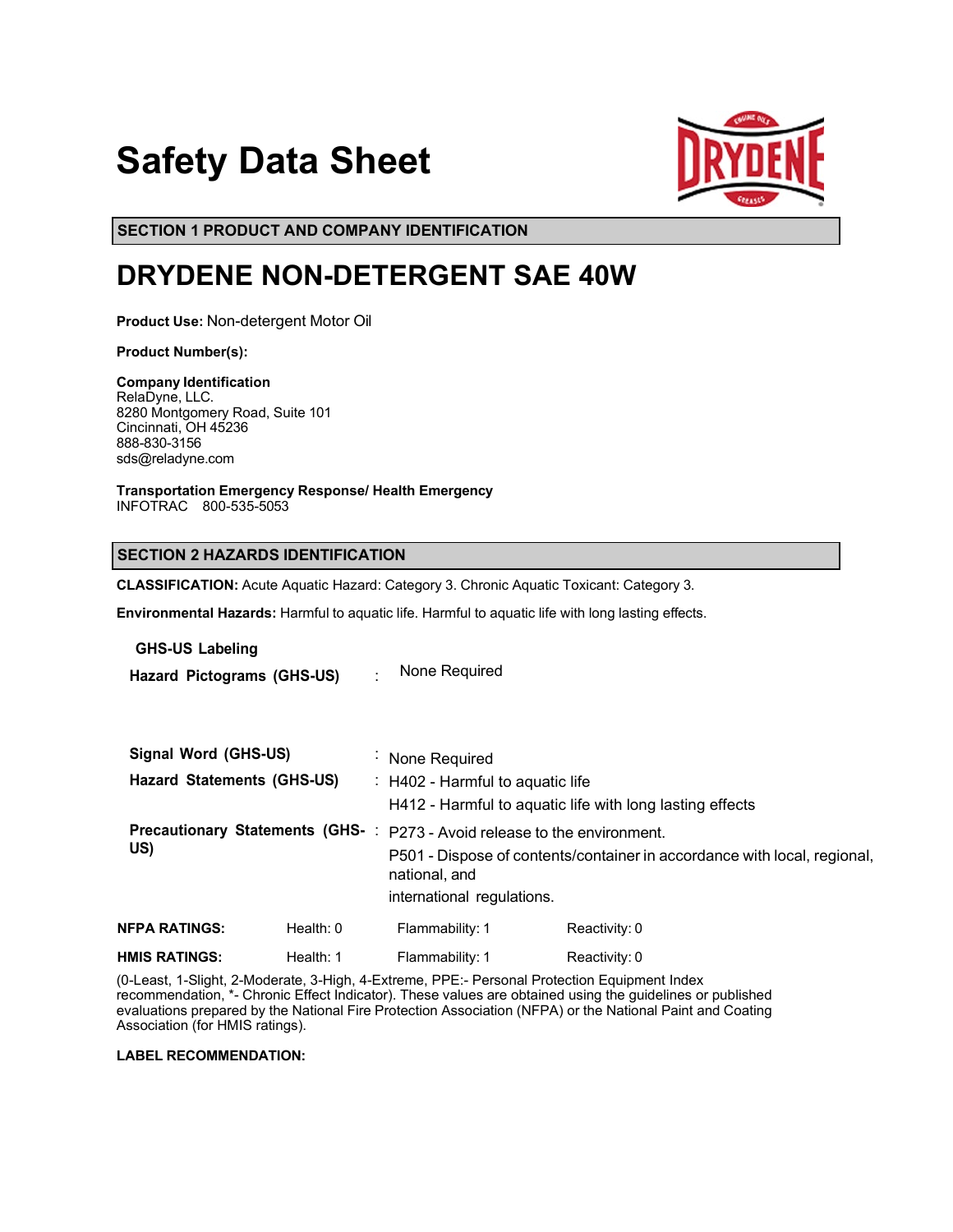Label Category : INDUSTRIAL OIL 1 - IND1

### **HAZARDS NOT OTHERWISE CLASSIFIED:** Not Applicable

| SECTION 3 COMPOSITION/INFORMATION ON INGREDIENTS |                   |                   |  |  |
|--------------------------------------------------|-------------------|-------------------|--|--|
| <b>COMPONENTS</b>                                | <b>CAS NUMBER</b> | <b>AMOUNT</b>     |  |  |
| Highly refined mineral oil (C15 - C50)           | Mixture           | 70 - 100 % weight |  |  |

# **SECTION 4 FIRST AID MEASURES**

#### **Description of first aid measures**

**Eye:** No specific first aid measures are required. As a precaution, remove contact lenses, if worn, and flush eyes with water.

**Skin:** No specific first aid measures are required. As a precaution, remove clothing and shoes if contaminated. To remove the material from skin, use soap and water. Discard contaminated clothing and shoes or thoroughly clean before reuse.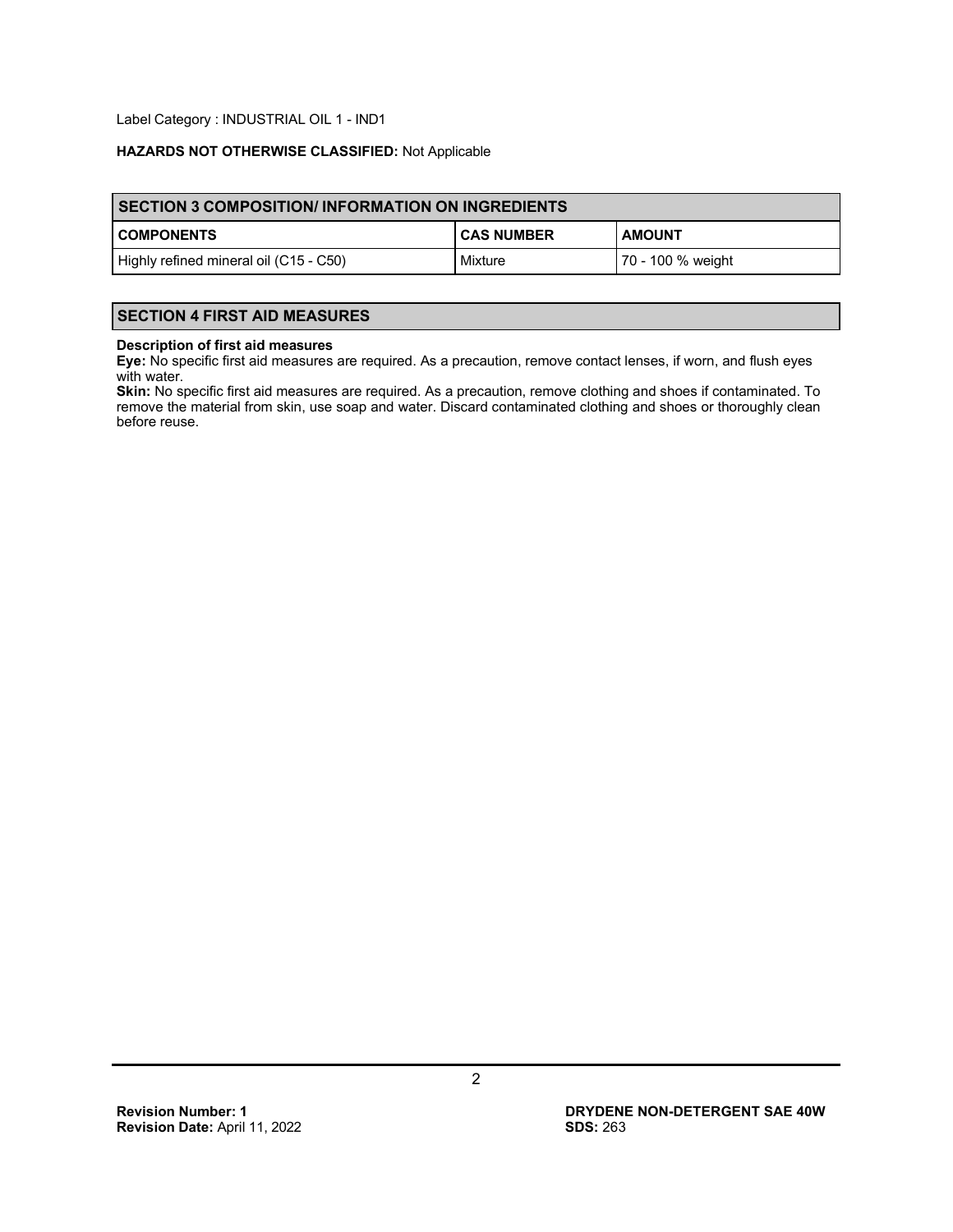**Ingestion:** No specific first aid measures are required. Do not induce vomiting. As a precaution, get medical advice. **Inhalation:** No specific first aid measures are required. If exposed to excessive levels of material in the air, move the exposed person to fresh air. Get medical attention if coughing or respiratory discomfort occurs.

#### **Most important symptoms and effects, both acute and delayed IMMEDIATE SYMPTOMS AND HEALTH EFFECTS**

**Eye:** Not expected to cause prolonged or significant eye irritation.

**Skin:** Contact with the skin is not expected to cause prolonged or significant irritation. Contact with the skin is not expected to cause an allergic skin response. Not expected to be harmful to internal organs if absorbed through the skin. High-Pressure Equipment Information: Accidental high-velocity injection under the skin of materials of this type may result in serious injury. Seek medical attention at once should an accident like this occur. The initial wound at the injection site may not appear to be serious at first; but, if left untreated, could result in disfigurement or amputation of the affected part.

#### **Ingestion:** Not expected to be harmful if swallowed.

**Inhalation:** Not expected to be harmful if inhaled. Contains a petroleum-based mineral oil. May cause respiratory irritation or other pulmonary effects following prolonged or repeated inhalation of oil mist at airborne levels above the recommended mineral oil mist exposure limit. Symptoms of respiratory irritation may include coughing and difficulty breathing.

#### **DELAYED OR OTHER SYMPTOMS AND HEALTH EFFECTS:** Not classified.

#### **Indication of any immediate medical attention and special treatment needed**

**Note to Physicians:** In an accident involving high-pressure equipment, this product may be injected under the skin. Such an accident may result in a small, sometimes bloodless, puncture wound. However, because of its driving force, material injected into a fingertip can be deposited into the palm of the hand. Within 24 hours, there is usually a great deal of swelling, discoloration, and intense throbbing pain. Immediate treatment at a surgical emergency center is recommended.

### **SECTION 5 FIRE FIGHTING MEASURES**

**EXTINGUISHING MEDIA:** Use water fog, foam, dry chemical or carbon dioxide (CO2) to extinguish flames.

**Unusual Fire Hazards:** Leaks/ruptures in high pressure system using materials of this type can create a fire hazard when in the vicinity of ignition sources (eg. open flame, pilot lights, sparks, or electric arcs).

### **PROTECTION OF FIRE FIGHTERS:**

**Fire Fighting Instructions:** This material will burn although it is not easily ignited. See Section 7 for proper handling and storage. For fires involving this material, do not enter any enclosed or confined fire space without proper protective equipment, including self-contained breathing apparatus.

**Combustion Products:** Highly dependent on combustion conditions. A complex mixture of airborne solids, liquids, and gases including carbon monoxide, carbon dioxide, and unidentified organic compounds will be evolved when this material undergoes combustion.

# **SECTION 6 ACCIDENTAL RELEASE MEASURES**

**Protective Measures:** Eliminate all sources of ignition in vicinity of spilled material.

**Spill Management:** Stop the source of the release if you can do it without risk. Contain release to prevent further contamination of soil, surface water or groundwater. Clean up spill as soon as possible, observing precautions in Exposure Controls/Personal Protection. Use appropriate techniques such as applying non-combustible absorbent materials or pumping. Where feasible and appropriate, remove contaminated soil. Place contaminated materials in disposable containers and dispose of in a manner consistent with applicable regulations. **Reporting:** Report spills to local authorities and/or the U.S. Coast Guard's National Response Center at

(800) 424-8802 as appropriate or required.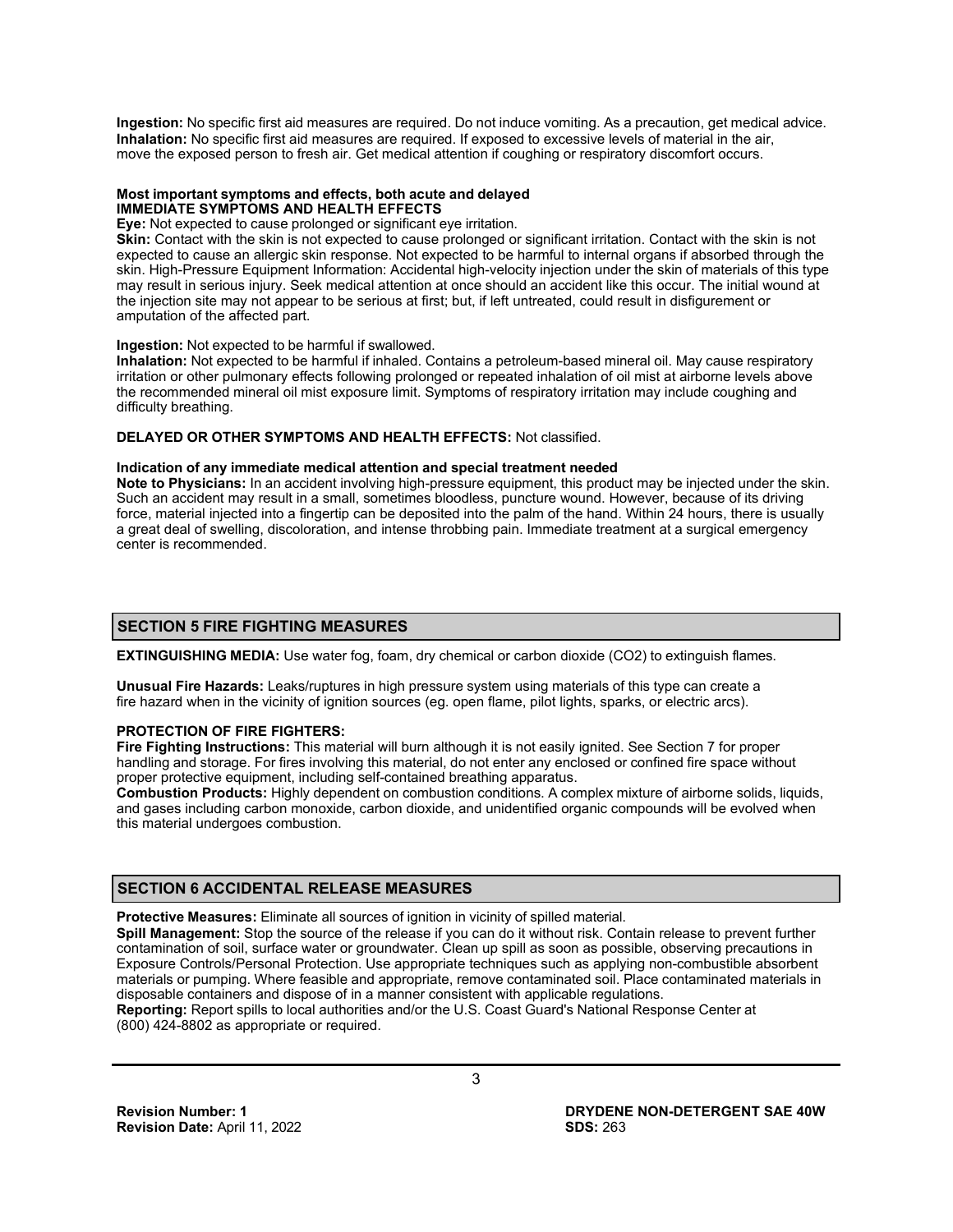### **SECTION 7 HANDLING AND STORAGE**

**General Handling Information:** Avoid contaminating soil or releasing this material into sewage and drainage systems and bodies of water.

**Precautionary Measures:** DO NOT USE IN HIGH PRESSURE SYSTEMS in the vicinity of flames, sparks and hot surfaces. Use only in well ventilated areas. Keep container closed. Keep out of the reach of children. **Static Hazard:** Electrostatic charge may accumulate and create a hazardous condition when handling this material. To minimize this hazard, bonding and grounding may be necessary but may not, by themselves, be sufficient. Review all operations which have the potential of generating and accumulating an electrostatic charge and/or a flammable atmosphere (including tank and container filling, splash filling, tank cleaning, sampling, gauging, switch loading, filtering, mixing, agitation, and vacuum truck operations) and use appropriate mitigating procedures. For more information, refer to OSHA Standard 29 CFR 1910.106, 'Flammable and Combustible Liquids', National Fire Protection Association (NFPA 77, 'Recommended Practice on Static Electricity', and/or the American Petroleum Institute (API) Recommended Practice 2003, 'Protection Against Ignitions Arising Out of Static, Lightning, and Stray Currents'.

**Container Warnings:** Container is not designed to contain pressure. Do not use pressure to empty container or it may rupture with explosive force. Empty containers retain product residue (solid, liquid, and/or vapor) and can be dangerous. Do not pressurize, cut, weld, braze, solder, drill, grind, or expose such containers to heat, flame, sparks, static electricity, or other sources of ignition. They may explode and cause injury or death. Empty containers should be completely drained, properly closed, and promptly returned to a drum reconditioner or disposed of properly.

# **SECTION 8 EXPOSURE CONTROLS/PERSONAL PROTECTION**

### **GENERAL CONSIDERATIONS:**

Consider the potential hazards of this material (see Section 3), applicable exposure limits, job activities, and other substances in the work place when designing engineering controls and selecting personal protective equipment. If engineering controls or work practices are not adequate to prevent exposure to harmful levels of this material, the personal protective equipment listed below is recommended. The user should read and understand all instructions and limitations supplied with the equipment since protection is usually provided for a limited time or under certain circumstances.

### **ENGINEERING CONTROLS:**

Use in a well-ventilated area.

# **PERSONAL PROTECTIVE EQUIPMENT**

**Eye/Face Protection:** No special eye protection is normally required. Where splashing is possible, wear safety glasses with side shields as a good safety practice.

**Skin Protection:** No special protective clothing is normally required. Where splashing is possible, select protective clothing depending on operations conducted, physical requirements and other substances in the workplace. Suggested materials for protective gloves include: Nitrile Rubber, Silver Shield, Viton.

**Respiratory Protection:** No respiratory protection is normally required.

If user operations generate an oil mist, determine if airborne concentrations are below the occupational exposure limit for mineral oil mist. If not, wear an approved respirator that provides adequate protection from the measured concentrations of this material. For air-purifying respirators use a particulate cartridge. Use a positive pressure airsupplying respirator in circumstances where air-purifying respirators may not provide adequate protection.

# **Component Agency TWA STEL Ceiling Notation** Highly refined mineral oil (C15 - C50)  $\vert$  OSHA Z-1  $\vert$  5 mg/m3 Highly refined mineral oil (C15 - C50)  $\vert$  ACGIH  $\vert$  5 mg/m3  $\vert$  10 mg/m3

**Occupational Exposure Limits:**

Consult local authorities for appropriate values.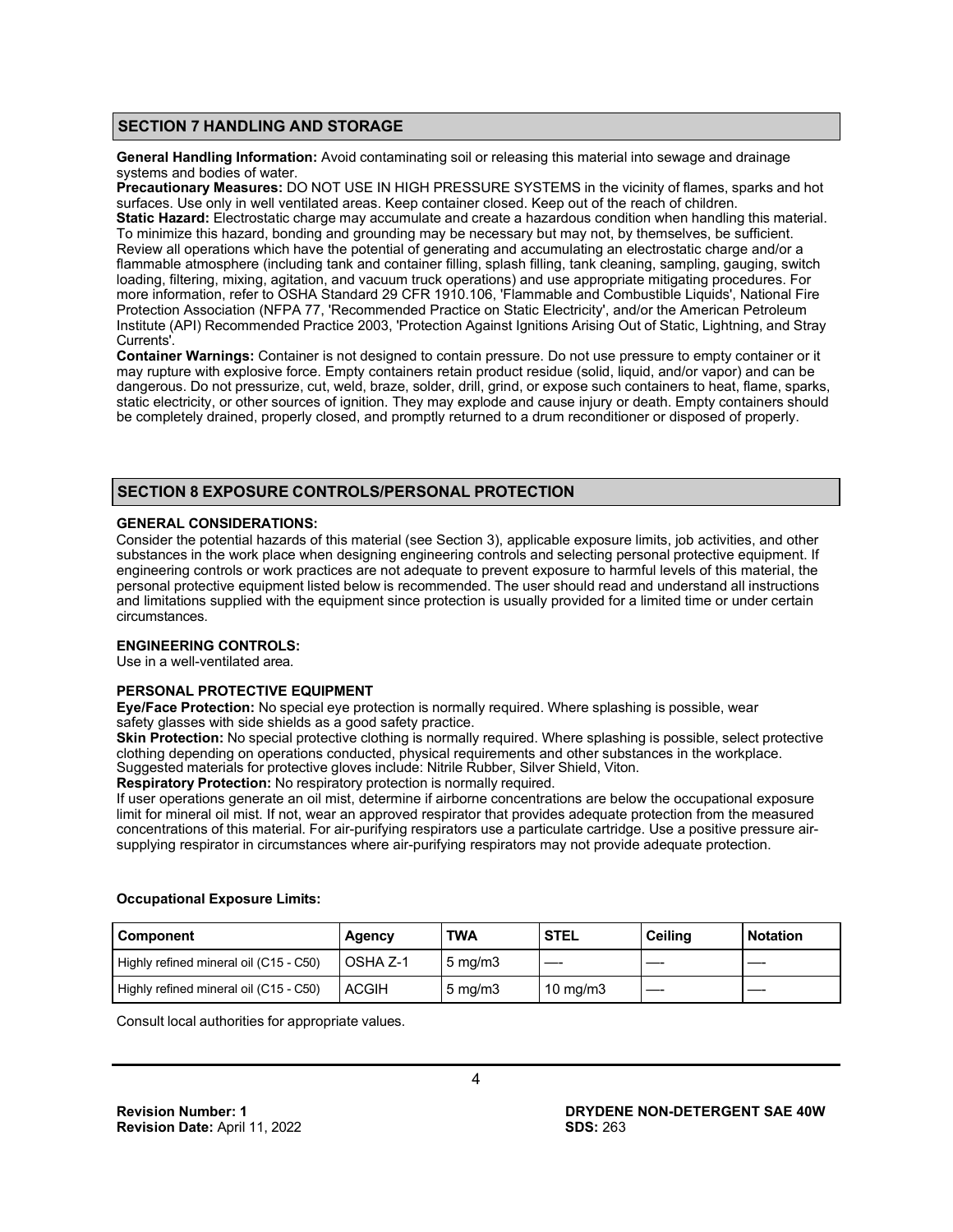# **SECTION 9 PHYSICAL AND CHEMICAL PROPERTIES**

**Attention: the data below are typical values and do not constitute a specification.**

**Color:** Yellow **Physical State:** Liquid **Odor:** Petroleum odor **Odor Threshold:** Not Determined **pH:** Essentially Neutral **Vapor Pressure:** Not Determined **Vapor Density (Air = 1):** Greater than 5 **Initial Boiling Point:** 600°F **Solubility:** Negligible **Freezing Point:** Not Applicable **Specific Gravity:** 0.88 **Viscosity:** 150 cSt @ 40°C **Decomposition temperature:** No data available **Octanol/Water Partition Coefficient:** No data available

**FLAMMABLE PROPERTIES: Flammability (solid, gas):** No Data Available

**Flashpoint:** (Cleveland Open Cup) 220 °C **Autoignition:** Not Determined **Flammability (Explosive) Limits (% by volume in air):** Lower: Not Determined Upper: Not Determined

# **SECTION 10 STABILITY AND REACTIVITY**

**Reactivity:** May react with strong acids or strong oxidizing agents, such as chlorates, nitrates, peroxides, etc. **Chemical Stability:** This material is considered stable under normal ambient and anticipated storage and handling conditions of temperature and pressure. **Incompatibility With Other Materials:** Not applicable **Hazardous Decomposition Products:** None known (None expected) **Hazardous Polymerization:** Hazardous polymerization will not occur.

# **SECTION 11 TOXICOLOGICAL INFORMATION**

#### **Information on toxicological effects**

**Serious Eye Damage/Irritation:** The eye irritation hazard is based on evaluation of data for product components.

**Skin Corrosion/Irritation:** The skin irritation hazard is based on evaluation of data for product components.

**Skin Sensitization:** The skin sensitization hazard is based on evaluation of data for product components.

**Acute Dermal Toxicity:** The acute dermal toxicity hazard is based on evaluation of data for product components.

**Acute Oral Toxicity:** The acute oral toxicity hazard is based on evaluation of data for product components.

**Acute Inhalation Toxicity:** The acute inhalation toxicity hazard is based on evaluation of data for product components.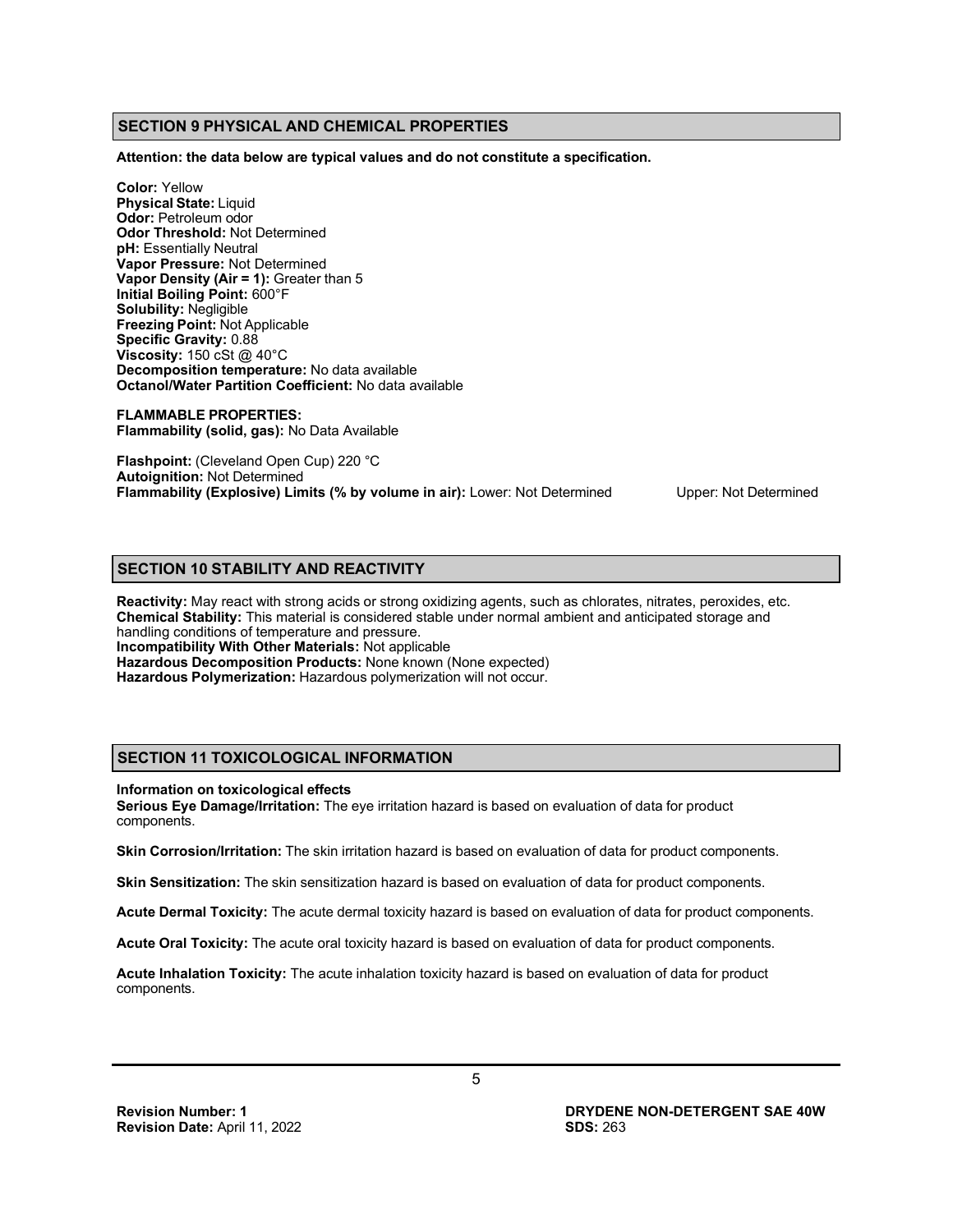#### **Acute Toxicity Estimate:** Not Determined

**Germ Cell Mutagenicity:** The hazard evaluation is based on data for components or a similar material.

**Carcinogenicity:** The hazard evaluation is based on data for components or a similar material.

**Reproductive Toxicity:** The hazard evaluation is based on data for components or a similar material.

**Specific Target Organ Toxicity - Single Exposure:** The hazard evaluation is based on data for components or a similar material.

**Specific Target Organ Toxicity - Repeated Exposure:** The hazard evaluation is based on data for components or a similar material.

#### **ADDITIONAL TOXICOLOGY INFORMATION:**

This product contains petroleum base oils which may be refined by various processes including severe solvent extraction, severe hydrocracking, or severe hydrotreating. None of the oils requires a cancer warning under the OSHA Hazard Communication Standard (29 CFR 1910.1200). These oils have not been listed in the National Toxicology Program (NTP) Annual Report nor have they been classified by the International Agency for Research on Cancer (IARC) as; carcinogenic to humans (Group 1), probably carcinogenic to humans (Group 2A), or possibly carcinogenic to humans (Group 2B). These oils have not been classified by the American Conference of Governmental Industrial Hygienists (ACGIH) as: confirmed human carcinogen (A1), suspected human carcinogen (A2), or confirmed animal carcinogen with unknown relevance to humans (A3).

# **SECTION 12 ECOLOGICAL INFORMATION**

# **ECOTOXICITY**

This material is not expected to be harmful to aquatic organisms. The ecotoxicity hazard is based on an evaluation of data for the components or a similar material. The product has not been tested. The statement has been derived from the properties of the individual components.

#### **MOBILITY**

No data available.

#### **PERSISTENCE AND DEGRADABILITY**

This material is not expected to be readily biodegradable. The biodegradability of this material is based on an evaluation of data for the components or a similar material. The product has not been tested. The statement has been derived from the properties of the individual components.

#### **POTENTIAL TO BIOACCUMULATE**

Bioconcentration Factor: No data available. Octanol/Water Partition Coefficient: No data available

### **SECTION 13 DISPOAL CONSIDERATIONS**

Use material for its intended purpose or recycle if possible. Oil collection services are available for used oil recycling or disposal. Place contaminated materials in containers and dispose of in a manner consistent with applicable regulations. Contact your sales representative or local environmental or health authorities for approved disposal or recycling methods.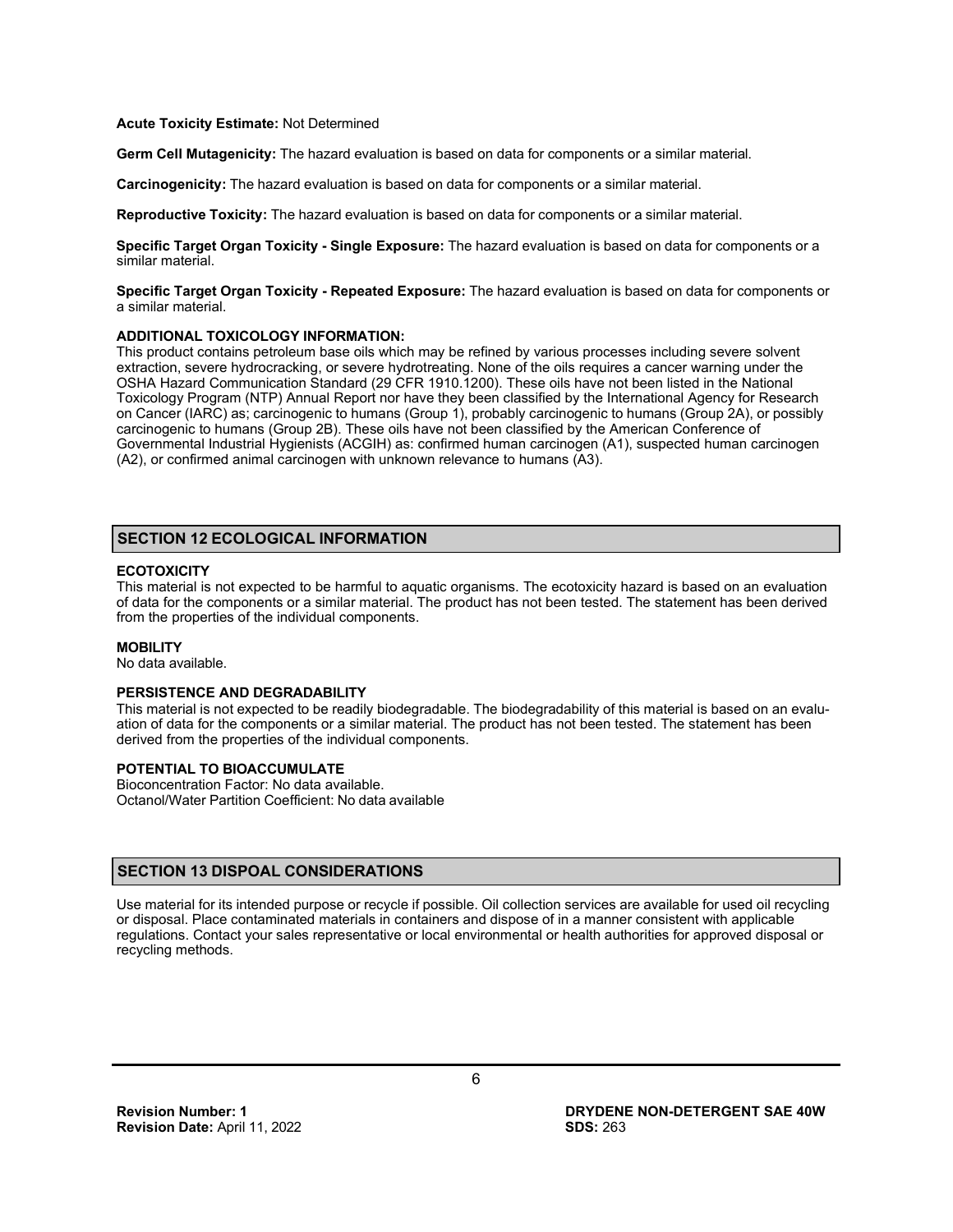# **SECTION 14 TRANSPORT INFORMATION**

The description shown may not apply to all shipping situations. Consult 49CFR, or appropriate Dangerous Goods Regulations, for additional description requirements (e.g., technical name) and mode-specific or quantityspecific shipping requirements.

**DOT Shipping Description:** PETROLEUM LUBRICATING OIL, NOT REGULATED AS A HAZARDOUS MATERIAL FOR TRANSPORTATION UNDER 49 CFR

**IMO/IMDG Shipping Description:** PETROLEUM LUBRICATING OIL; NOT REGULATED AS DANGEROUS GOODS FOR TRANSPORT UNDER THE IMDG CODE

**ICAO/IATA Shipping Description:** PETROLEUM LUBRICATING OIL; NOT REGULATED AS DANGEROUS GOODS FOR TRANSPORT UNDER ICAO TI OR IATA DGR

**Transport in bulk according to Annex II of MARPOL 73/78 and the IBC code:** Not applicable

#### **SECTION 15 REGULATORY INFORMATION**

| EPCRA 311/312 CATEGORIES:         | 1. Immediate (Acute) Health Effects:<br>2. Delayed (Chronic) Health Effects:<br>3. Fire Hazard:<br>4. Sudden Release of Pressure Hazard: | NO<br>NO<br>NO<br>NO |
|-----------------------------------|------------------------------------------------------------------------------------------------------------------------------------------|----------------------|
|                                   | 5. Reactivity Hazard:                                                                                                                    | NO                   |
| <b>REGULATORY LISTS SEARCHED:</b> |                                                                                                                                          |                      |
| $01-1$ = ARC Group 1              | 03=EPCRA 313                                                                                                                             |                      |
| 01-2 A=IARC Group 2A              | 04=CA Proposition 65                                                                                                                     |                      |
| 01-2B=IARC Group 2B               | 05=MA RTK                                                                                                                                |                      |
| 02=NTP Carcinogen                 | 06=NJ RTK                                                                                                                                |                      |
|                                   | 07=PA RTK                                                                                                                                |                      |

No components of this material are found on the regulatory lists above.

#### **CHEMICAL INVENTORIES:**

All components comply with the following chemical inventory requirements: AICS (Australia), DSL (Canada), EINECS (European Union), IECSC (China), KECI (Korea), PICCS (Philippines), TSCA (United States).

One or more components does not comply with the following chemical inventory requirements: ENCS (Japan).

# **NEW JERSEY RTK CLASSIFICATION:**

Under the New Jersey Right-to-Know Act L. 1983 Chapter 315 N.J.S.A. 34:5A-1 et. seq., the product is to be identified as follows: PETROLEUM OIL (Lubricating oil)

# **SECTION 16 OTHER INFORMATION**

**REVISION STATEMENT:** This revision updates the following sections of this Safety Data Sheet: 1 **Revision Date:** April 11, 2022

#### **ABBREVIATIONS THAT MAY HAVE BEEN USED IN THIS DOCUMENT:**

| I TLV - Threshold Limit Value    | TWA - Time Weighted Average      |  |
|----------------------------------|----------------------------------|--|
| STEL - Short-term Exposure Limit | PEL - Permissible Exposure Limit |  |
|                                  |                                  |  |

**DRYDENE NON-DETERGENT SAE 40W SDS:** 263